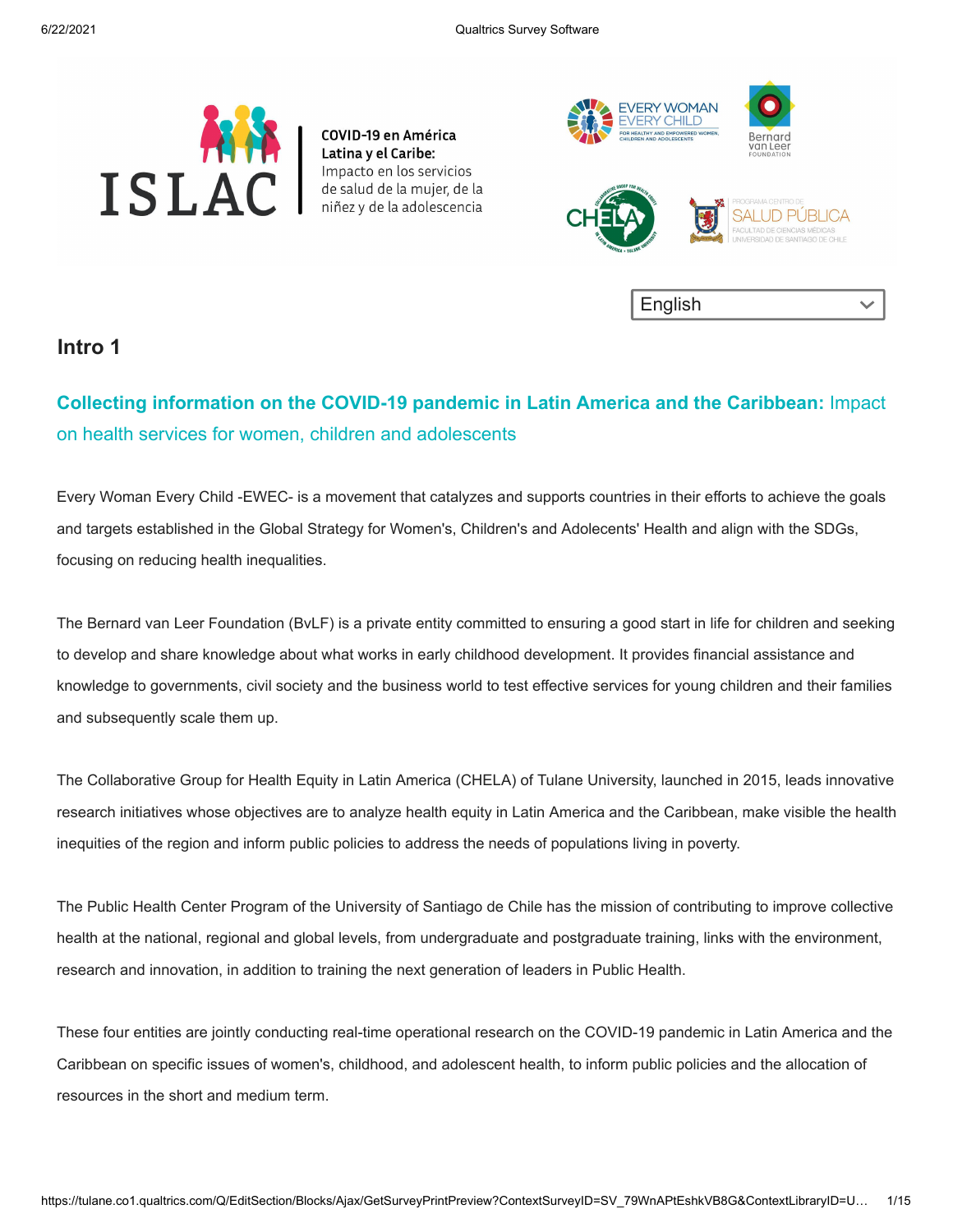As part of this study, we invite public and non-governmental officials from the health and social sectors to participate by answering an online questionnaire to determine the problems they are facing in the provision of services for women, children, and adolescents.

#### **THANK YOU FOR ANSWERING THE FOLLOWING QUESTIONS.**

### **Intro 2**

To get started, would you like your answers to be anonymous? *Please check only one option.*

- Yes
- No

#### Email

Sex.

- Female
- Male
- O Other
- O I prefer not to say

Country where you work. *Please check only one option.*

|  | Argentina          | Honduras                   |
|--|--------------------|----------------------------|
|  | <b>Belize</b>      | Jamaica                    |
|  | <b>Bolivia</b>     | <b>Mexico</b>              |
|  | <b>Brazil</b>      | Nicaragua                  |
|  | Chile              | Panama                     |
|  | Colombia           | Paraguay                   |
|  | Costa Rica         | Peru                       |
|  | Cuba               | Dominican Republic         |
|  | Ecuador            | Surinam                    |
|  | <b>El Salvador</b> | <b>Trinidad and Tobago</b> |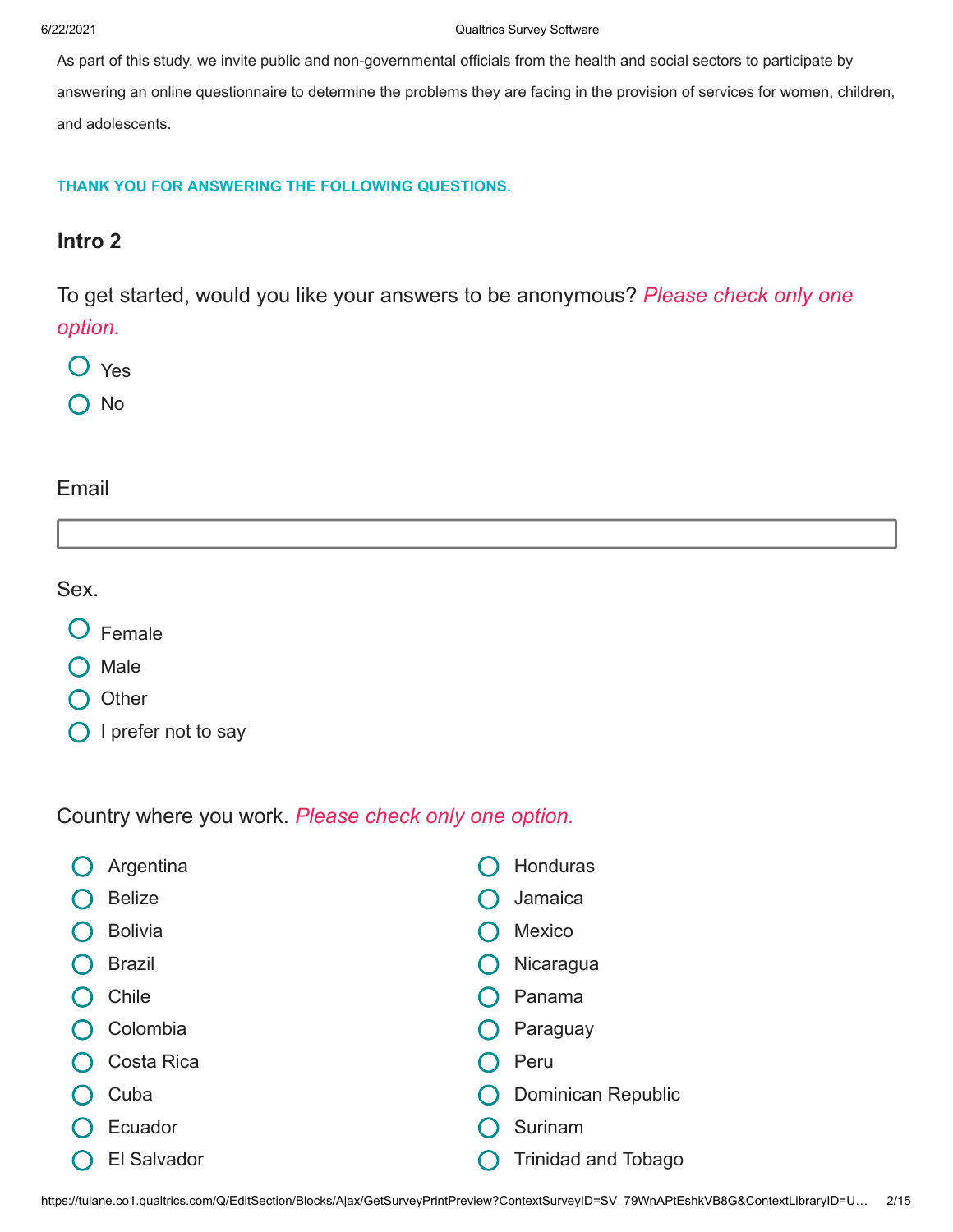| 6/22/2021 |           | <b>Qualtrics Survey Software</b> |  |
|-----------|-----------|----------------------------------|--|
|           | Guatemala | Uruguay                          |  |
|           | Guyana    | Venezuela                        |  |
|           | Haiti     | Other                            |  |
|           |           |                                  |  |

What sector do you work in? *Select all that apply.*

- **D** Public Sector Federal, Central or National Government
- Public Sector Regional, Departmental or Provincial Government (self-governming)
- Public Sector Local Government (Municipalities)
- Public Sector Other (Health Services, Hospitals, Schools, for example)
- **Non-Governmental Organization**
- **International Organization or International Cooperation**
- Private sector
- Academia
- Others:

In what area do you work? Select all that apply.

- $\overline{\phantom{a}}$  Health
- **Education**
- Social development
- Economic
- Others:

What is your activity / profession?

How many years of total work experience do you have?

## **Durante la pandemia**

DURING THE PANDEMIC.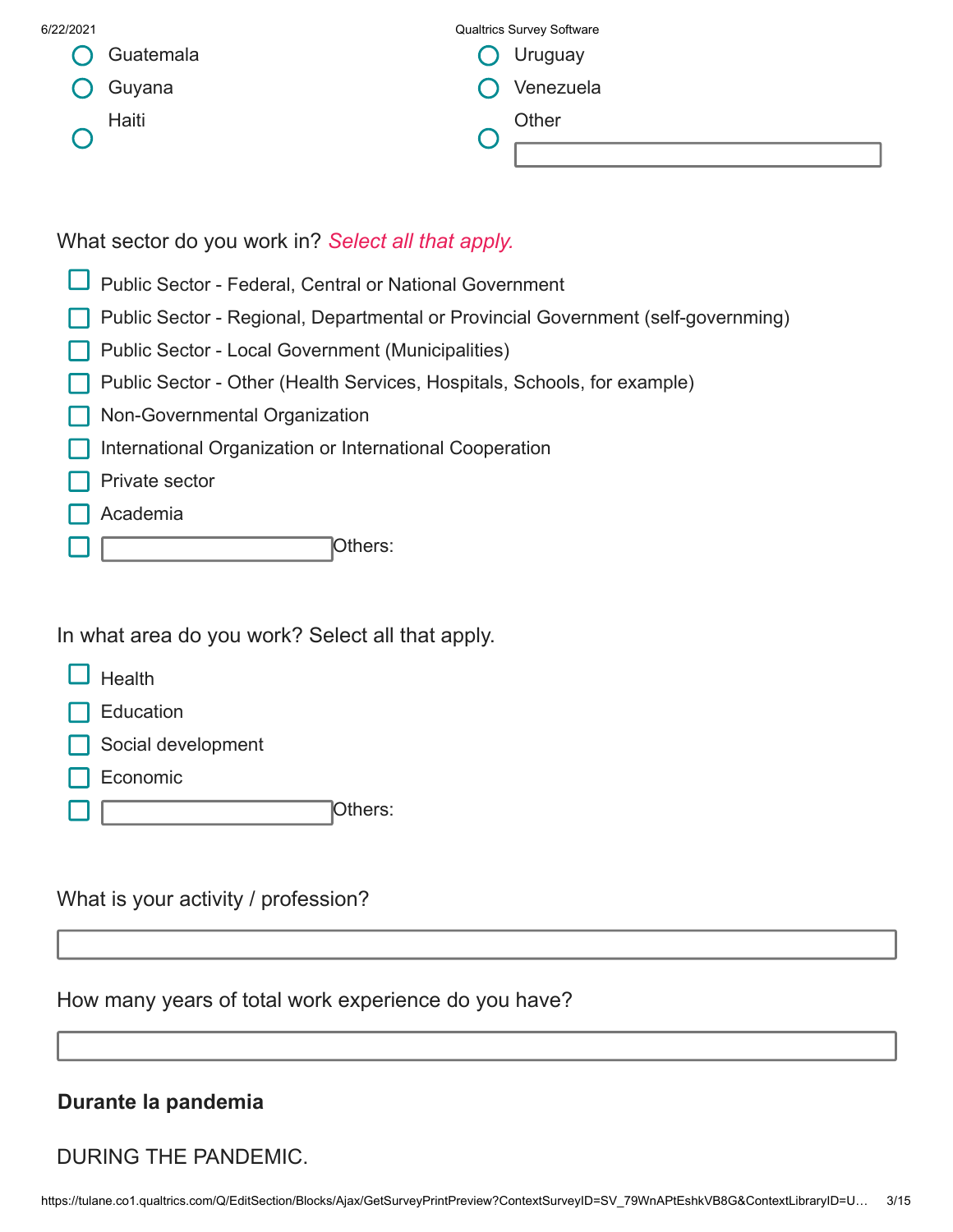# THE FOLLOWING QUESTIONS REFER TO THE GENERAL SITUATION IN YOUR COUNTRY (INCLUDING COVERAGE AND QUALITY) DURING **THE MONTH OF JUNE 2021** .

Would you say that during **the month of June 2021**, **in your country**, the National Programs or Plans associated with delivering guaranteed benefits to the following specific groups:

## **Social benefits (goods, money transfers, bonds and/or subsidies).**

*Check only one option per row.*

|                 | Have been<br>delivered | They have been<br>insufficiently<br>delivered | Have not been<br>delivered | Does not apply /<br>I don't know |
|-----------------|------------------------|-----------------------------------------------|----------------------------|----------------------------------|
| Pregnant women  |                        |                                               |                            |                                  |
| <b>Newborns</b> |                        |                                               |                            |                                  |
| Children        |                        |                                               |                            |                                  |
| Adolescents     |                        |                                               |                            |                                  |
| Women           |                        |                                               |                            |                                  |

### **Health benefits**

*Check only one option per row.*

|                       | They have<br>been<br>maintained | Have<br>been<br>partially<br>reduced | Have been | They have<br>adapted to the<br>new<br>suspended circumstances | Have<br>created<br>new ones | Does not<br>apply $/$ I<br>don't<br>know |
|-----------------------|---------------------------------|--------------------------------------|-----------|---------------------------------------------------------------|-----------------------------|------------------------------------------|
| <b>Pregnant Women</b> |                                 |                                      |           |                                                               |                             |                                          |
| <b>Newborns</b>       |                                 |                                      |           |                                                               |                             |                                          |
| Children              |                                 |                                      |           |                                                               |                             |                                          |
| Adolescents           |                                 |                                      |           |                                                               |                             |                                          |
| Women                 |                                 |                                      |           |                                                               |                             |                                          |

For the following health actions for pregnant women, newborns, children, adolescents and women, at a general level, indicate the state in your country **during the month of June 2021** :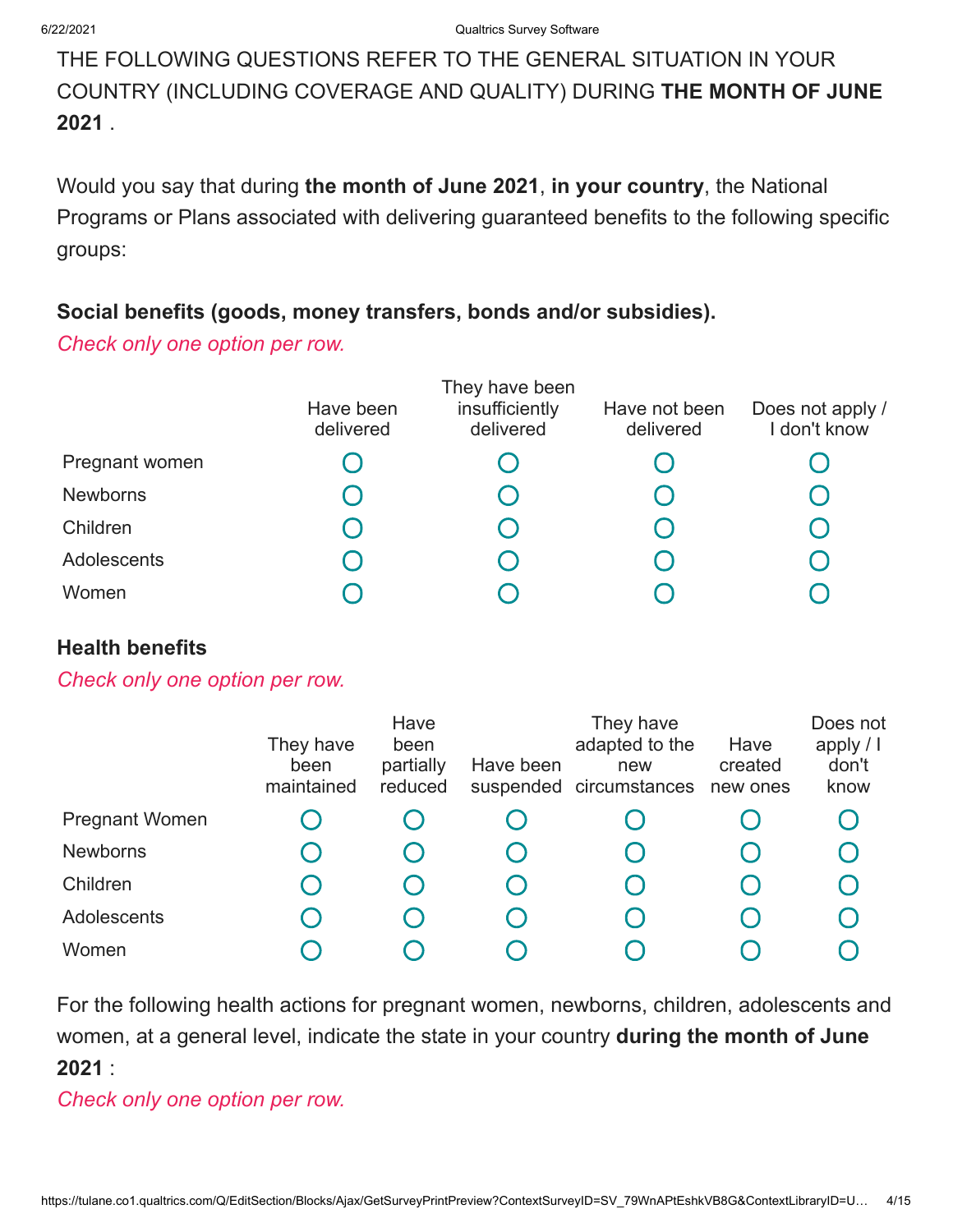|                                                                                                                            | Have been<br>maintained | Have<br>been<br>partially<br>reduced | Have been | They have<br>adapted to the<br>new<br>suspended circumstances | Have<br>created<br>new ones | Does not<br>apply / I<br>don't<br>know |
|----------------------------------------------------------------------------------------------------------------------------|-------------------------|--------------------------------------|-----------|---------------------------------------------------------------|-----------------------------|----------------------------------------|
| Prenatal visits during<br>pregnancy                                                                                        |                         |                                      |           |                                                               |                             |                                        |
| Prevention of mother-<br>to-child transmission<br>of HIV, syphilis,<br>Hepatitis B and<br>Chagas                           |                         |                                      |           |                                                               |                             |                                        |
| Access to institutional<br>delivery / health<br>facility                                                                   |                         |                                      |           | O                                                             |                             |                                        |
| Postpartum and<br>newborn health check                                                                                     | $\bigcap$               |                                      |           | $\Box$                                                        |                             |                                        |
| Health check of boys<br>and girls                                                                                          | $\bigcap$               |                                      |           |                                                               |                             |                                        |
| Vaccination program                                                                                                        |                         |                                      |           |                                                               |                             |                                        |
| Measurement of child<br>development                                                                                        |                         |                                      |           |                                                               |                             |                                        |
| Access to institutional<br>child care services                                                                             |                         |                                      |           |                                                               |                             |                                        |
| Access to a<br>contraceptive<br>program and / or<br>responsible<br>parenthood for<br>adolescents                           |                         |                                      |           |                                                               |                             |                                        |
| Access to mental<br>health benefits                                                                                        |                         |                                      |           |                                                               |                             |                                        |
| Access to a food<br>program and / or<br>complementary<br>supplementation for<br>pregnant women, wet<br>nurses and children |                         |                                      |           |                                                               |                             |                                        |
| Prevention of<br>violence against<br>children                                                                              |                         |                                      |           |                                                               |                             |                                        |
| Prevention of<br>violence against<br>women                                                                                 |                         |                                      |           |                                                               |                             |                                        |
| Immediate response<br>to victims of violence                                                                               |                         |                                      |           |                                                               |                             |                                        |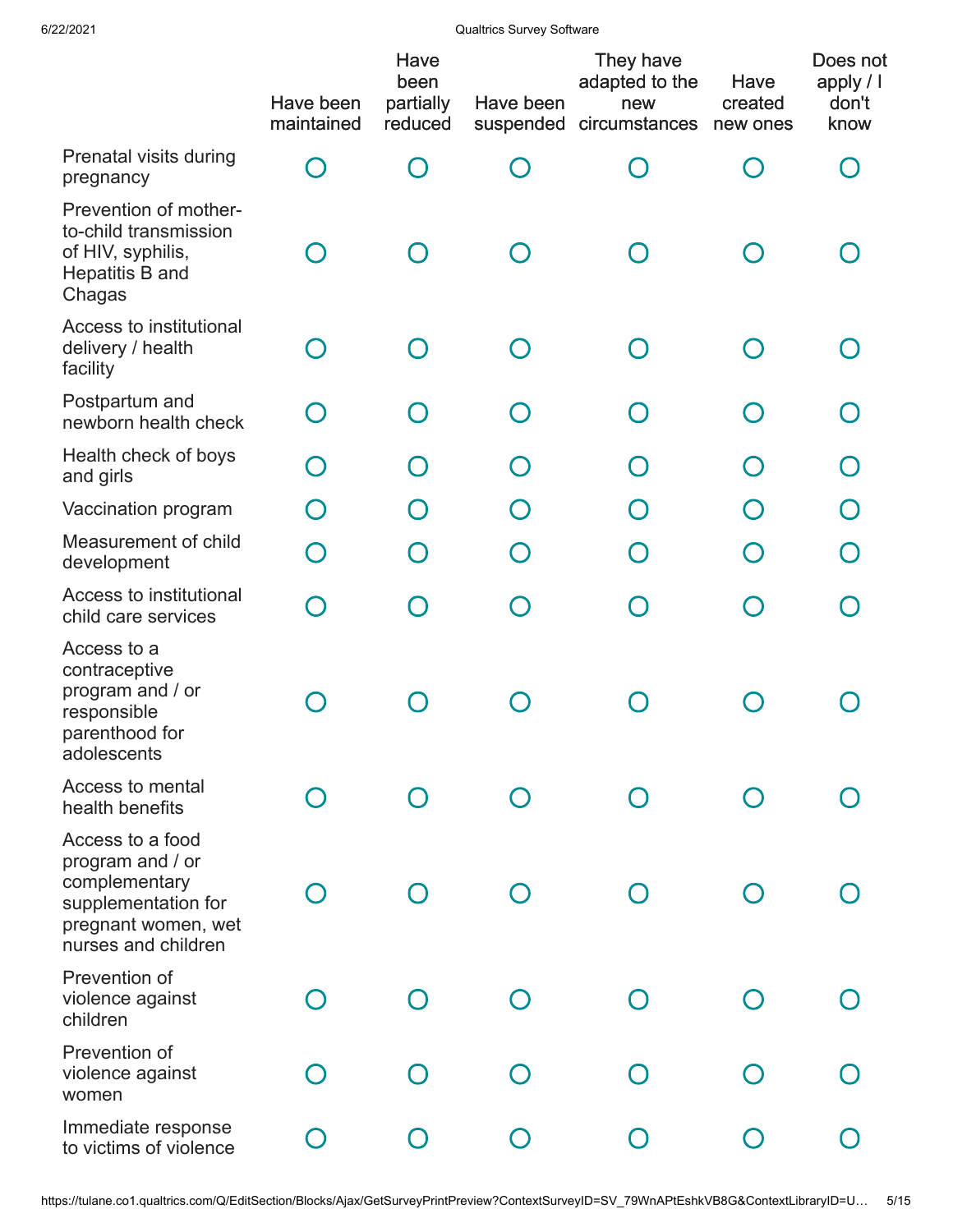|                                                         | Have been<br>maintained | Have<br>been<br>partially<br>reduced | Have been | They have<br>adapted to the<br>new<br>suspended circumstances | Have<br>created<br>new ones | Does not<br>apply $/$ I<br>don't<br>know |
|---------------------------------------------------------|-------------------------|--------------------------------------|-----------|---------------------------------------------------------------|-----------------------------|------------------------------------------|
| Access to benefits for<br>the migrant<br>population     |                         |                                      |           |                                                               |                             |                                          |
| Access to benefits for<br>Indigenous<br>populations     |                         |                                      |           |                                                               |                             |                                          |
| Access to benefits for<br>Afrodescendant<br>populations |                         |                                      |           |                                                               |                             |                                          |

Below, you can add information on the current status of health benefits in your country for pregnant women, newborns, children, adolescents and women:

Evaluate the response of health care for pregnant women, newborns, children,

adolescents and women **during the month of June 2021** for the following entities or sectors:

|                                                                                  | Very good                              | Good | <b>Neither</b><br>good nor<br>bad | <b>Bad</b>                                    | Very bad | Does not<br>apply $/$ I<br>don't know |
|----------------------------------------------------------------------------------|----------------------------------------|------|-----------------------------------|-----------------------------------------------|----------|---------------------------------------|
| Federal, Central or<br><b>National Government</b>                                |                                        |      | Ő                                 |                                               |          |                                       |
| Regional,<br>Departmental or<br><b>Provincial Government</b><br>(self-governing) |                                        |      |                                   |                                               |          |                                       |
| <b>Local Governments</b><br>(Municipalities)                                     | $\begin{pmatrix} 1 \\ 2 \end{pmatrix}$ |      |                                   |                                               |          |                                       |
| <b>Health System</b>                                                             | ( )                                    |      | O                                 | $\left(\begin{array}{c} 1 \end{array}\right)$ |          |                                       |
| Educational<br><b>Establishments</b>                                             |                                        |      |                                   |                                               |          |                                       |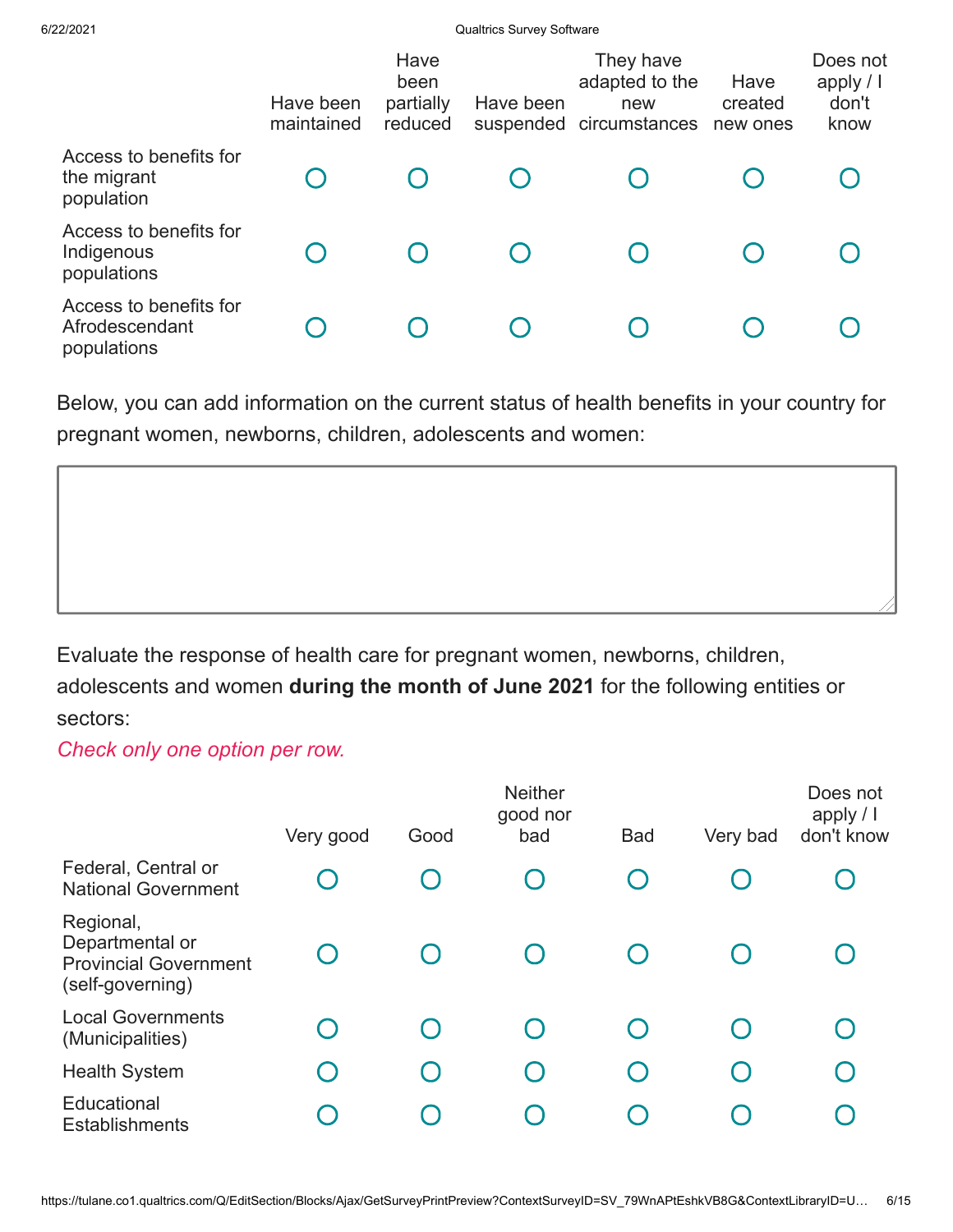|                                                                   | Very good | Good | <b>Neither</b><br>good nor<br>bad             | <b>Bad</b> | Very bad | Does not<br>apply / I<br>don't know |
|-------------------------------------------------------------------|-----------|------|-----------------------------------------------|------------|----------|-------------------------------------|
| Non-Governmental<br>Organizations                                 |           |      | $\left( \begin{array}{c} \end{array} \right)$ |            |          |                                     |
| International<br>Organizations or<br>International<br>Cooperation |           |      |                                               |            |          |                                     |
| Private sector                                                    | $\Box$    |      |                                               |            |          |                                     |
| Academia                                                          |           |      |                                               |            |          |                                     |

Evaluate the response of health care for pregnant women, newborns, children, adolescents and women **during the month of June 2021** in the following actions.

*Check only one option per row.*

|                                                              | Very good                                     | Good | <b>Neither</b><br>good nor<br>bad | <b>Bad</b> | Very bad | Does not<br>apply $/$ $\vert$<br>don't know |
|--------------------------------------------------------------|-----------------------------------------------|------|-----------------------------------|------------|----------|---------------------------------------------|
| Health promotion at the<br>primary level of care             | $\bigcap$                                     |      | O                                 |            |          |                                             |
| Prevention at the<br>primary level of care                   | $\left( \begin{array}{c} \end{array} \right)$ |      | $\bigcap$                         | $\cap$     |          |                                             |
| Care at the first level of<br>care                           | $\bigcap$                                     |      | $\bigcap$                         | $\bigcap$  |          |                                             |
| Rehabilitation at the<br>primary level of care               | $\bigcap$                                     |      | ∩                                 |            |          |                                             |
| <b>Emergency Services at</b><br>the primary level of<br>care |                                               |      | $\cap$                            |            |          |                                             |
| Hospital emergency<br>services                               | $\left(\begin{array}{c} 1 \end{array}\right)$ |      | $\cap$                            |            |          |                                             |
| Care in hospital<br>establishments                           |                                               |      |                                   |            |          |                                             |

Below you can add information on the health care response for pregnant women, newborns, children, adolescents and women in the pandemic: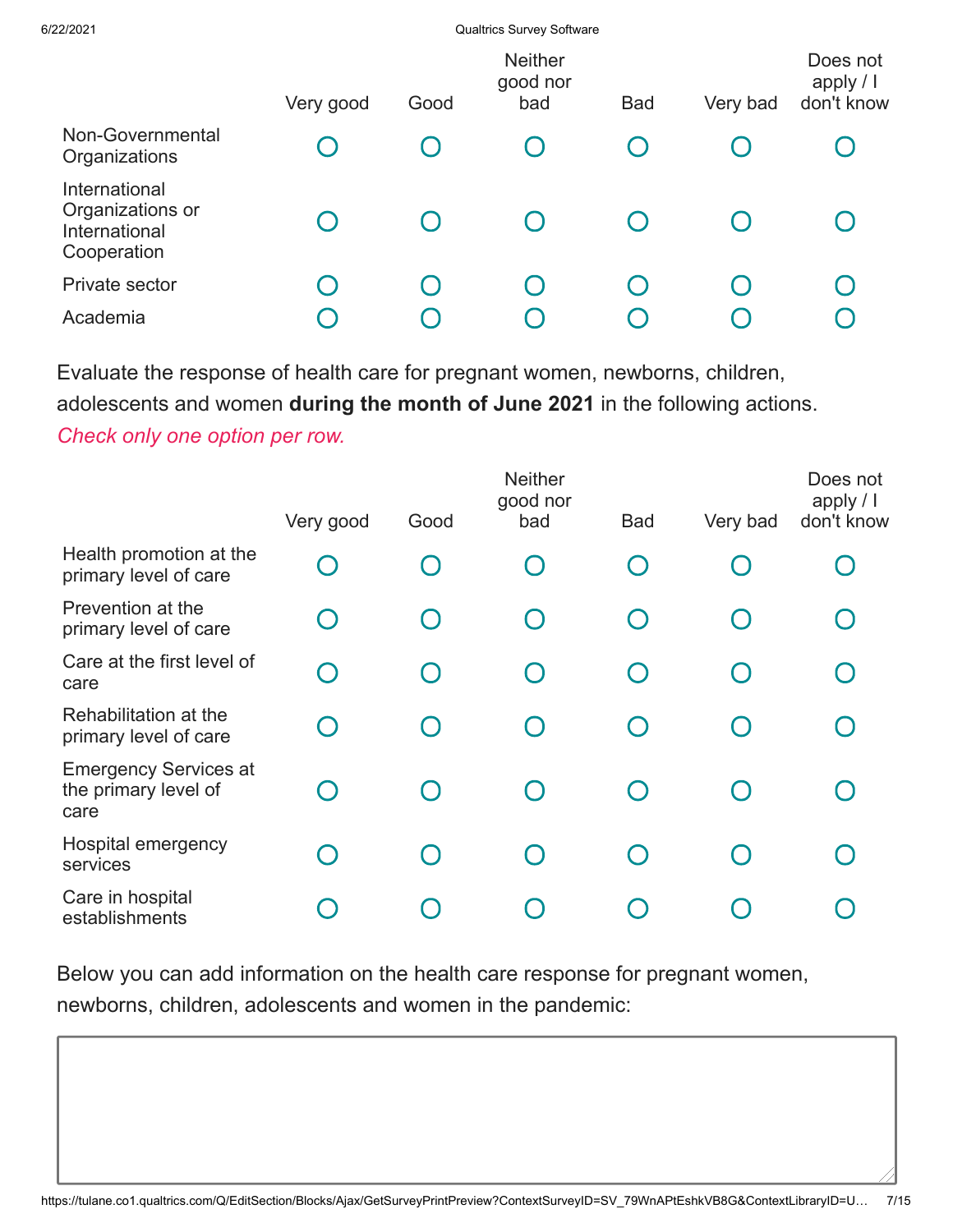.

For each of the following topics, please indicate your perception of the situation in your country **during the month of June 2021** compared to the situation last year in **June 2020**

## *Check only one option per row.*

|                                                | Much<br>worse | Worse | Same      | <b>Better</b> | Much<br>better | Does not<br>apply / I<br>don't know |
|------------------------------------------------|---------------|-------|-----------|---------------|----------------|-------------------------------------|
| Child malnutrition                             |               |       | $\bigcap$ |               |                |                                     |
| Childhood overweight<br>and obesity            |               |       |           |               |                |                                     |
| Family food insecurity                         |               |       |           |               |                |                                     |
| Mental health<br>problems in pregnant<br>women |               |       |           |               |                |                                     |
| Health problems in<br>boys and girls           |               |       |           |               |                |                                     |
| Mental health<br>problems in<br>adolescents    |               |       |           |               |                |                                     |
| Mental health<br>problems in women             |               |       |           |               |                |                                     |
| Alcohol consumption                            |               |       |           |               |                |                                     |
| Illicit drug use                               |               |       |           |               |                |                                     |
| Drug consumption                               |               |       |           |               |                |                                     |
| Tobacco use                                    |               |       |           |               |                |                                     |
|                                                |               |       |           |               |                |                                     |

For each of the following components of a health system, please indicate what the situation is in your country **during the month of June 2021** compared to the situation last year in **June 2020** .

|                                         | Much<br>worse | Worse | Same | <b>Better</b> | Much<br><b>Better</b> | Does not<br>apply $/$  <br>don't know |
|-----------------------------------------|---------------|-------|------|---------------|-----------------------|---------------------------------------|
| Availability of health<br>care          |               |       |      |               |                       |                                       |
| Staffing levels for<br>health personnel |               |       |      |               |                       |                                       |
| Use of health<br>information systems    |               |       |      |               |                       |                                       |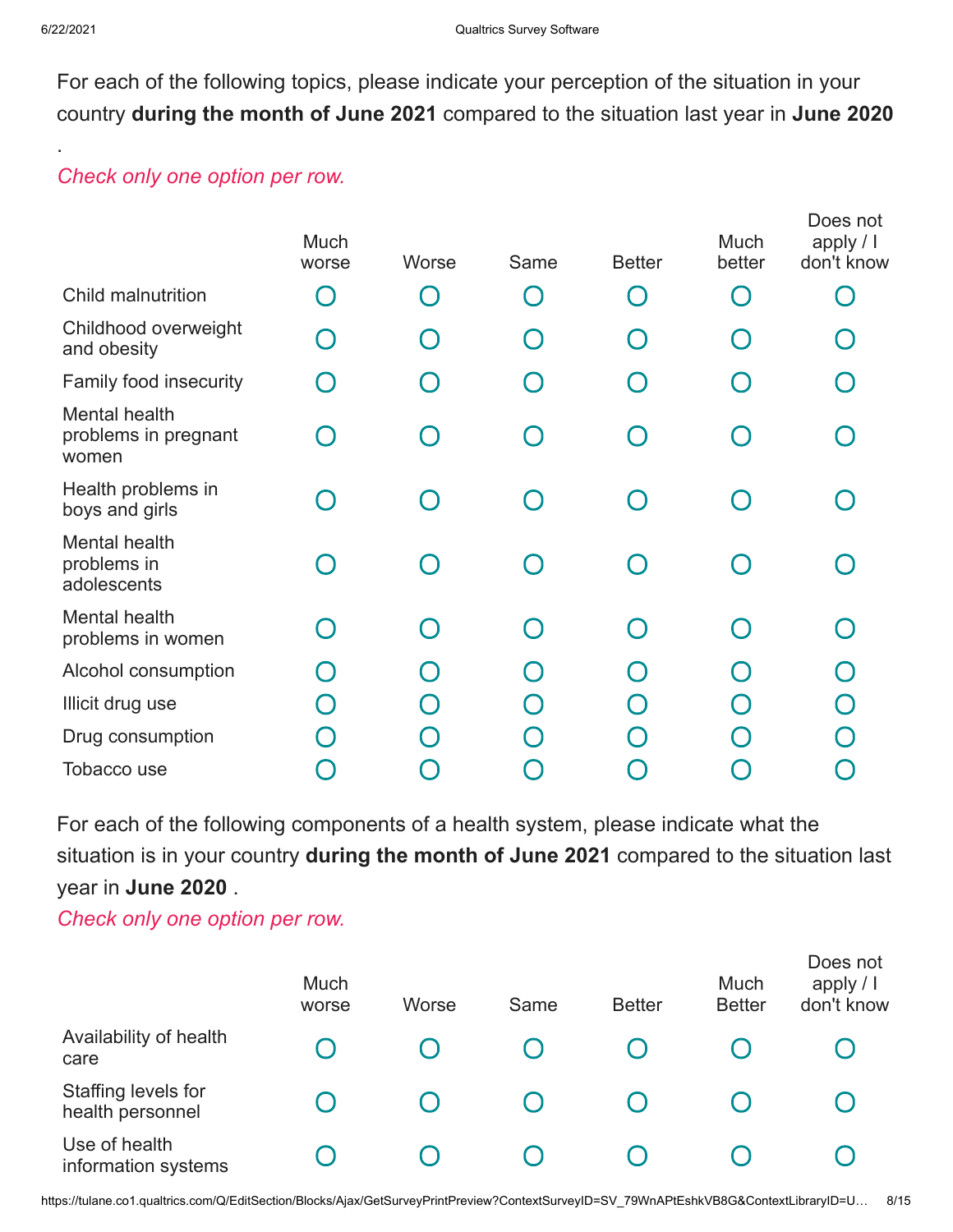|                                     | Much<br>worse | Worse | Same | <b>Better</b> | Much<br><b>Better</b> | Does not<br>apply $/$  <br>don't know |
|-------------------------------------|---------------|-------|------|---------------|-----------------------|---------------------------------------|
| Access to essential<br>medicines    |               |       |      |               |                       |                                       |
| Financing the health<br>system      |               |       |      |               |                       |                                       |
| Leadership of health<br>authorities |               |       |      |               |                       |                                       |

According to your perception, what is the level of relevance that the following policies have in the agenda of the government of your country?

*Check only one option per row.*

|                                                                                                     | Very high | High | Medium                                        | Low | Very low | Does not<br>apply $/$ I<br>don't know |
|-----------------------------------------------------------------------------------------------------|-----------|------|-----------------------------------------------|-----|----------|---------------------------------------|
| <b>Effective coordination</b><br>between the health,<br>education and social<br>development sectors |           |      |                                               |     |          |                                       |
| Strengthening of social<br>protection policies for<br>families living in<br>vulnerable situations   |           |      |                                               |     |          |                                       |
| Strengthening of<br><b>Primary Health Care</b>                                                      |           |      |                                               |     |          |                                       |
| Strengthening<br>telehealth strategies                                                              |           |      | $\left( \begin{array}{c} \end{array} \right)$ |     |          |                                       |
| Strengthening of health<br>information systems                                                      |           |      |                                               |     |          |                                       |

According to your perception, what is the level of relevance of the following actions in the political agenda of the government of your country?

|                                                | Very high | High | Medium | Low | Very low | Does not<br>apply $/$ $\vert$<br>don't know |
|------------------------------------------------|-----------|------|--------|-----|----------|---------------------------------------------|
| Access to institutional<br>child care          |           |      |        |     |          |                                             |
| Access to face-to-face<br>classes for children |           |      |        |     |          |                                             |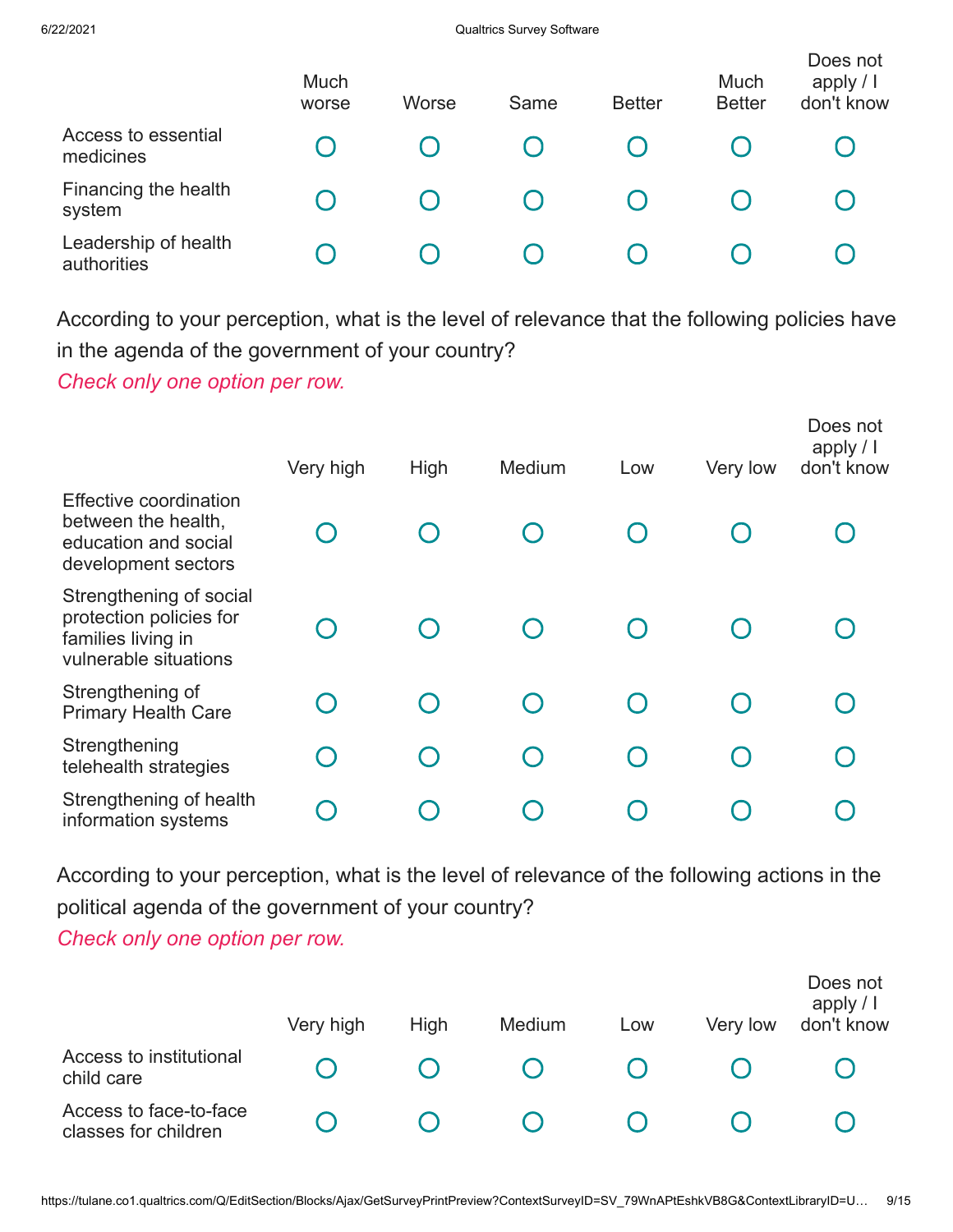|                                                                                                             | Very high | High | Medium | Low    | Very low | Does not<br>apply $/$ I<br>don't know |
|-------------------------------------------------------------------------------------------------------------|-----------|------|--------|--------|----------|---------------------------------------|
| Access to adolescent<br>mental health care                                                                  |           | O    |        | $\Box$ |          |                                       |
| Access to preventive<br>sexual and<br>reproductive health<br>care (PAP and<br>mammography /<br>mammography) |           |      |        |        |          |                                       |
| Access to NON-COVID<br>vaccines for children<br>and adolescents                                             |           |      |        |        |          |                                       |
| Access to NON COVID<br><b>Vaccines for Pregnant</b><br>Women                                                | $\cap$    |      |        |        |          |                                       |
| Access to COVID<br>vaccines for the entire<br>population                                                    |           |      |        |        |          |                                       |

In your country, has vaccination for COVID had any positive or negative impact on health benefits for pregnant women, newborns, children, adolescents and women? Can you explain what kind of impact?

## **Posterior a la pandemia**

### **POST-PANDEMIC.**

THE FOLLOWING QUESTIONS REFER TO THE SITUATION THAT WILL OCCUR IN 2022.

Of the following actions for pregnant women, newborns, children, adolescents and women, at a general level, indicate your perception of what you think will happen in 2022 (including maintaining the quality of the actions) regarding: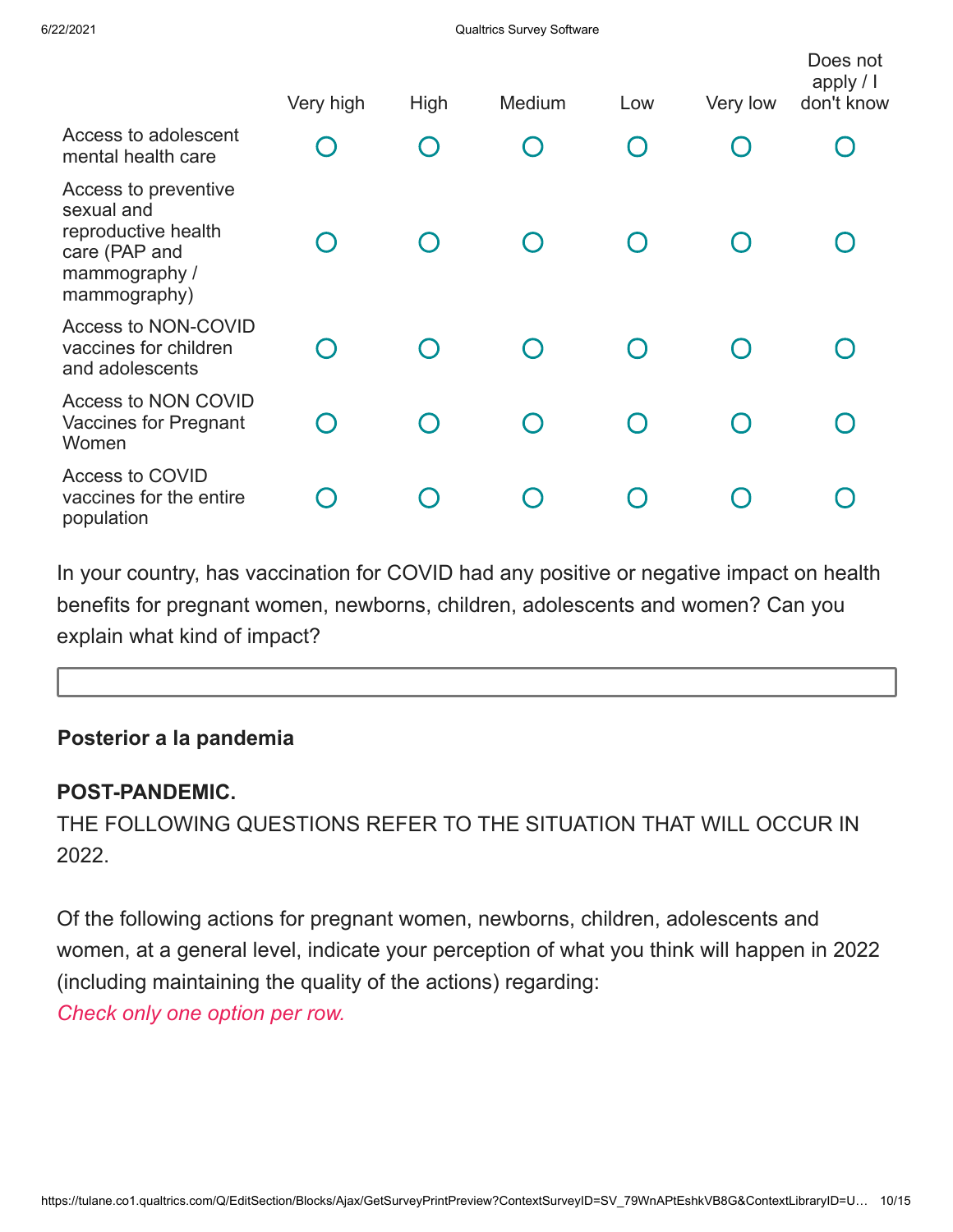|                                                                                                                            | The level of<br>pre-<br>pandemic<br>coverage will<br>improve | A return to<br>pre-<br>pandemic<br>coverage<br>level | Recovery will<br>occur, but not<br>pre-<br>pandemic<br>coverage | There will be<br>a significant<br>setback in<br>at the level of relation to the<br>level of pre-<br>pandemic<br>coverage | Does not<br>apply / I don't<br>know |
|----------------------------------------------------------------------------------------------------------------------------|--------------------------------------------------------------|------------------------------------------------------|-----------------------------------------------------------------|--------------------------------------------------------------------------------------------------------------------------|-------------------------------------|
| Prenatal check-ups for<br>pregnant women                                                                                   |                                                              |                                                      |                                                                 |                                                                                                                          |                                     |
| Prevention of mother-<br>to-child transmission of<br>HIV, syphilis, Hepatitis<br><b>B</b> and Chagas                       |                                                              |                                                      |                                                                 |                                                                                                                          |                                     |
| Access to institutional<br>delivery / health facility                                                                      |                                                              | $\Box$                                               |                                                                 |                                                                                                                          |                                     |
| Postpartum and<br>newborn check-ups                                                                                        | $\bigcap$                                                    | $\Box$                                               |                                                                 |                                                                                                                          |                                     |
| Routine check-ups for<br>children                                                                                          |                                                              | $\Box$                                               |                                                                 |                                                                                                                          |                                     |
| Vaccination program                                                                                                        |                                                              |                                                      |                                                                 |                                                                                                                          |                                     |
| Measurement of child<br>development                                                                                        | ∩                                                            |                                                      |                                                                 |                                                                                                                          |                                     |
| Access to institutional<br>child care services                                                                             | ∩                                                            |                                                      |                                                                 |                                                                                                                          |                                     |
| Access to a<br>contraceptive program<br>and / or responsible<br>parenthood for<br>adolescents                              |                                                              |                                                      |                                                                 |                                                                                                                          |                                     |
| Access to mental<br>health benefits                                                                                        |                                                              |                                                      |                                                                 |                                                                                                                          |                                     |
| Access to a food<br>program and / or<br>complementary<br>supplementation for<br>pregnant women, wet<br>nurses and children |                                                              |                                                      |                                                                 |                                                                                                                          |                                     |
| Prevention of violence<br>against children                                                                                 |                                                              |                                                      |                                                                 |                                                                                                                          |                                     |
| Prevention of violence<br>against women                                                                                    |                                                              |                                                      |                                                                 |                                                                                                                          |                                     |
| <b>Emergency response</b><br>for victims of violence                                                                       |                                                              |                                                      |                                                                 |                                                                                                                          |                                     |
| Access to benefits for<br>the migrant population                                                                           |                                                              |                                                      |                                                                 |                                                                                                                          |                                     |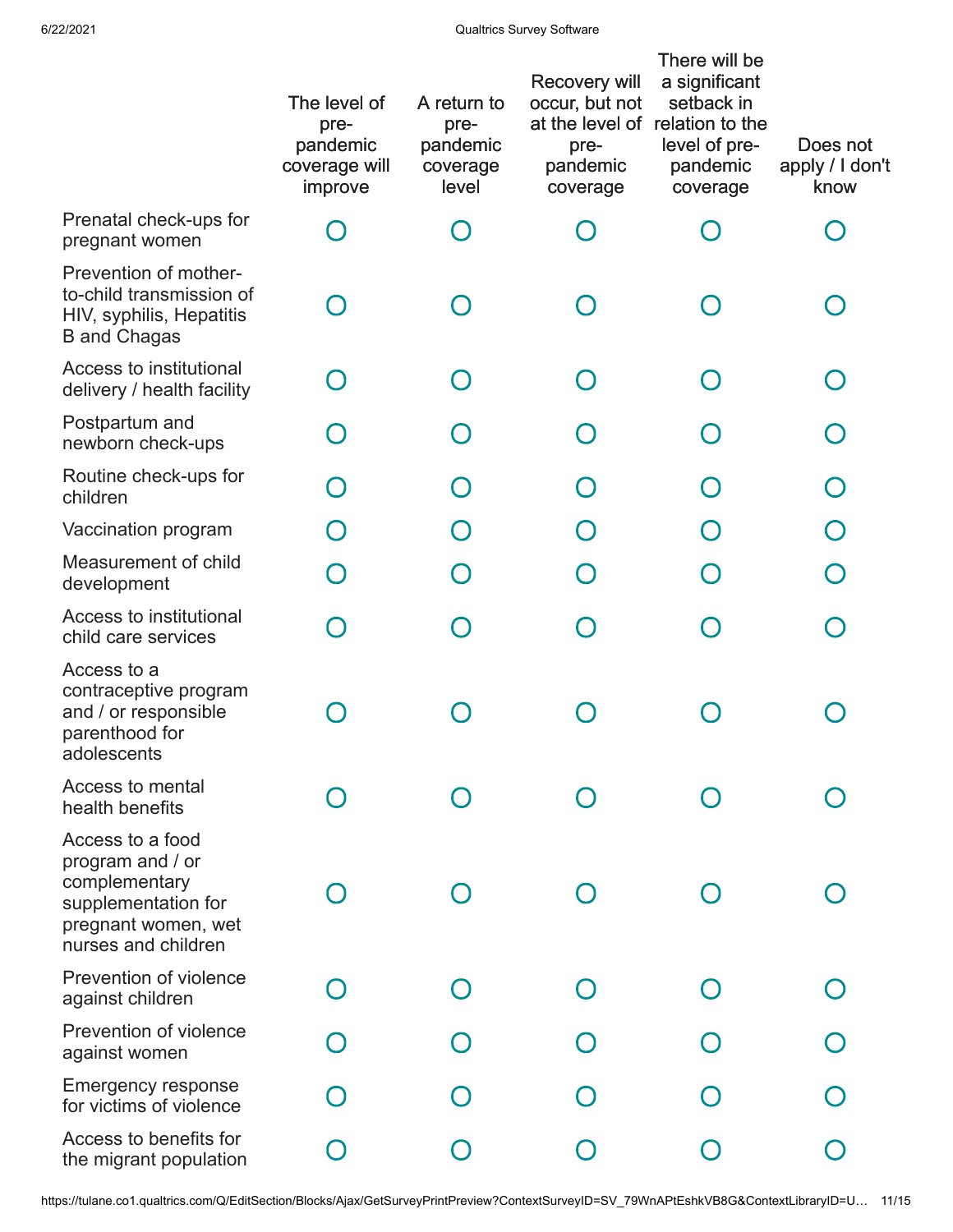|                                                         | The level of<br>pre-<br>pandemic<br>coverage will<br>improve | A return to<br>pre-<br>pandemic<br>coverage<br>level | Recovery will<br>occur, but not<br>pre-<br>pandemic<br>coverage | There will be<br>a significant<br>setback in<br>at the level of relation to the<br>level of pre-<br>pandemic<br>coverage | Does not<br>apply / I don't<br>know |
|---------------------------------------------------------|--------------------------------------------------------------|------------------------------------------------------|-----------------------------------------------------------------|--------------------------------------------------------------------------------------------------------------------------|-------------------------------------|
| Access to benefits for<br>Indigenous populations        |                                                              |                                                      |                                                                 |                                                                                                                          |                                     |
| Access to benefits for<br>Afrodescendant<br>populations |                                                              |                                                      |                                                                 |                                                                                                                          |                                     |

If you would like, you can add any additional information regarding the health situation for pregnant women, newborns, children, adolescents and women in your country in the context of the COVID-19 pandemic:



### **Finalizar**

To monitor changes in the response to the COVID-19 pandemic, can we contact you again with the same contact information?

*Check only one option*

- Yes
- O No

Finally, do you want to us to email you the results of this research?

## *Check only one option*

- O Yes
- O No

#### **MUCHAS GRACIAS**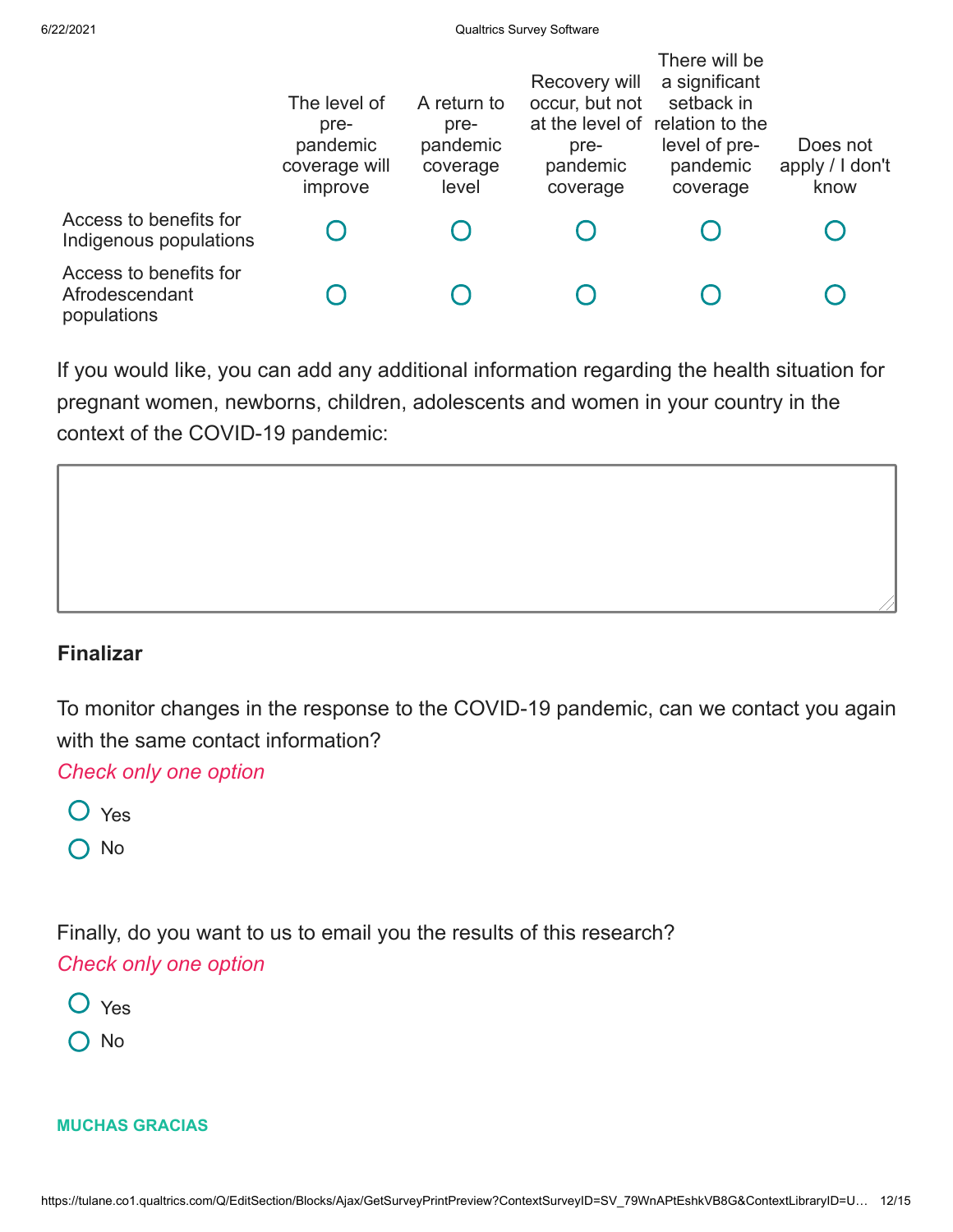Le agradecemos su participación y que haya respondido estas preguntas. Esperamos que usted, sus familiares y sus colegas se encuentren muy bien.

Ante cualquier duda, puede escribir a los directores del proyecto, la Dra. Arachu Castro en la Universidad de Tulane (acastro1@tulane.edu) y el Prof. Claudio Castillo en la Universidad de Santiago de Chile (claudio.castillo.c@usach.cl).

#### **MUITO OBRIGADOS**

Agradecemos sua participação e por responder a essas perguntas. Esperamos que você, sua família e seus colegas estejam bem.

Se você tiver alguma dúvida, pode escrever aos diretores do projeto, Dra. Arachu Castro da Universidade de Tulane (acastro1@tulane.edu) e ao Prof. Claudio Castillo da Universidade de Santiago do Chile (claudio.castillo.c@usach.cl).

#### **THANK YOU**

We thank you for your participation and for responding to these questions. We hope that you, your family, and colleagues are doing well.

If you have any questions, you can write to the project directors, Dra. Arachu Castro at Tulane University (acastro1@tulane.edu) and Prof. Claudio Castillo at the Universidad de Santiago de Chile (claudio.castillo.c@usach.cl).

[Powered by Qualtrics](https://www.qualtrics.com/?utm_source=internal%2Binitiatives&utm_medium=survey%2Bpowered%2Bby%2Bqualtrics&utm_content={~BrandID~}&utm_survey_id={~SurveyID~})